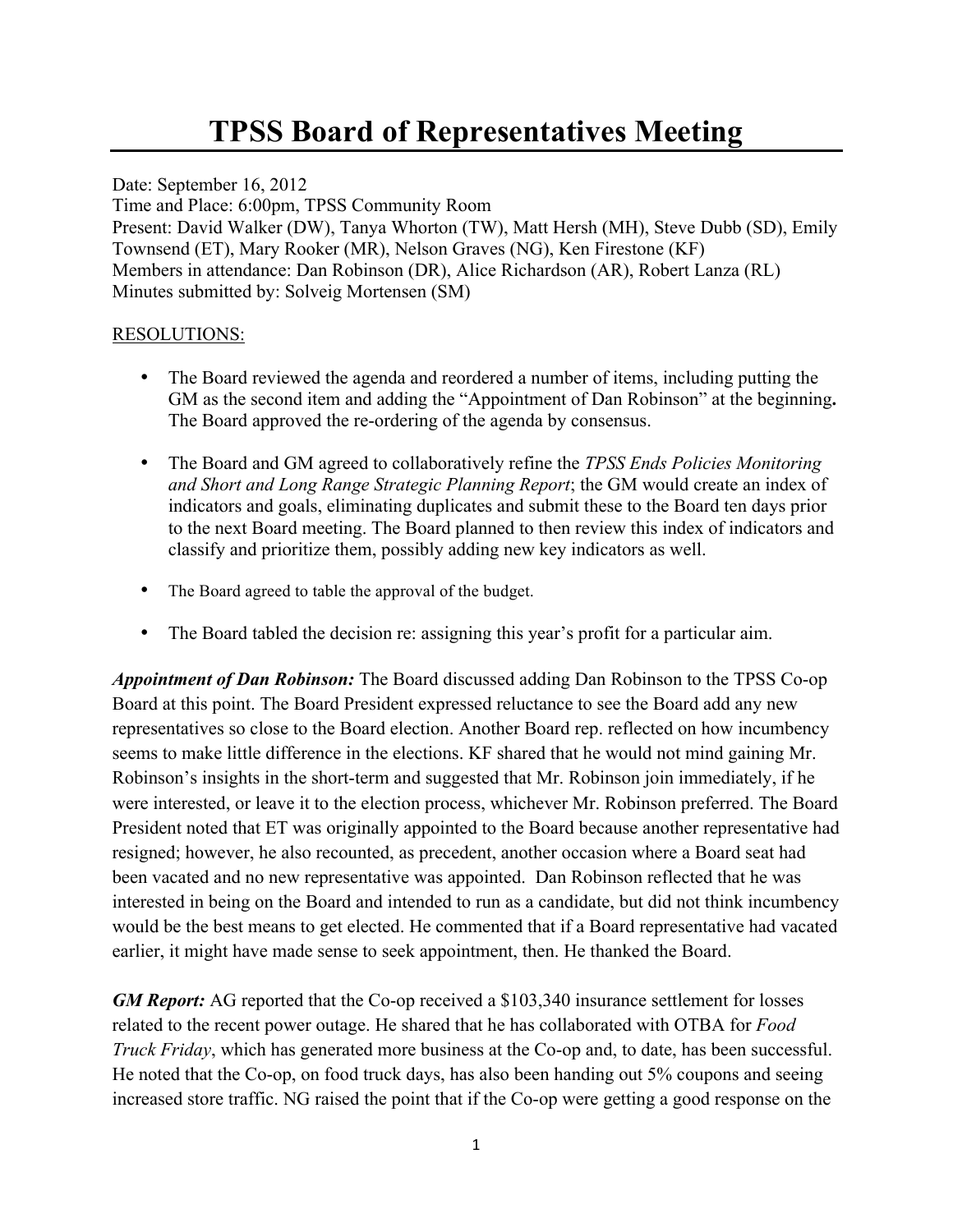food trucks, it is worth pursuing as much coordination as possible. Attracting musicians was mentioned.

AG reported that he will be attending the NCGA meeting in Boston in September. Sarah Lebherz of the Common Market is the Chair of the Eastern Corridor; AG meets with her every other week. Board Representatives expressed enthusiasm for the new plan for open book management. AG elaborated that this will give employees an opportunity to raise their opinions; will start storewide with an aim to become department-focused; and be educational.

DW pointed out that AG met with the OTBA and learned that they could pay back the community loan to TPSS, although there was some confusion about when they believed it was due and for the reason that this capital was being used to promote good works in the community, they wanted to negotiate a rollover of the loan with interest comparable to that of the Mariposa Co-op loan.

The Board discussed projects for Smith School students or other marketing students and how market research needed to entail developing and following specific measurable goals, such as, figuring how to measure price elasticity of demand. The topic of improving customer service was touched upon as a more manageable project than market research. AG gave an example of some of the knowledge gained in working with the last student group: the considerable overlap that exists between Co-op and farmer's market customers.

AG confirmed that the Board could expect recommendations on a generator/s within approximately the next ten days.

The Board discussed the recent study performed by Stanford University. One Board rep. expressed the idea that there is a campaign on behalf of conventional foods to dismiss organics; another stated that organic does not necessarily mean healthy and that organic is more an environmental story than a heath story; while another expressed that co-ops should start talking about the harm caused from conventionally grown foods, and not just the benefits gained from organically grown ones.

*Ends Report:* Board reps. shared feedback on the ends policies monitoring and planning report that the GM had completed. TW noted how it addressed pricing and affordable food and felt that the new employee comprehensive benefits were a huge step. She also supported the GM in being the point person for the OTBA. SD applauded the work put into the report and noted the excellence of one of the measures because it included clear benchmarking. He asked for more specific measures and, explicitly, for a clearer definition of good customer service.

MR focused on the measure in the report that related to supplying locally produced food. She made the point that not all local food items are equal: meat and produce are different in this regard. She stated that local is valuable in its own right but its environmental sustainability is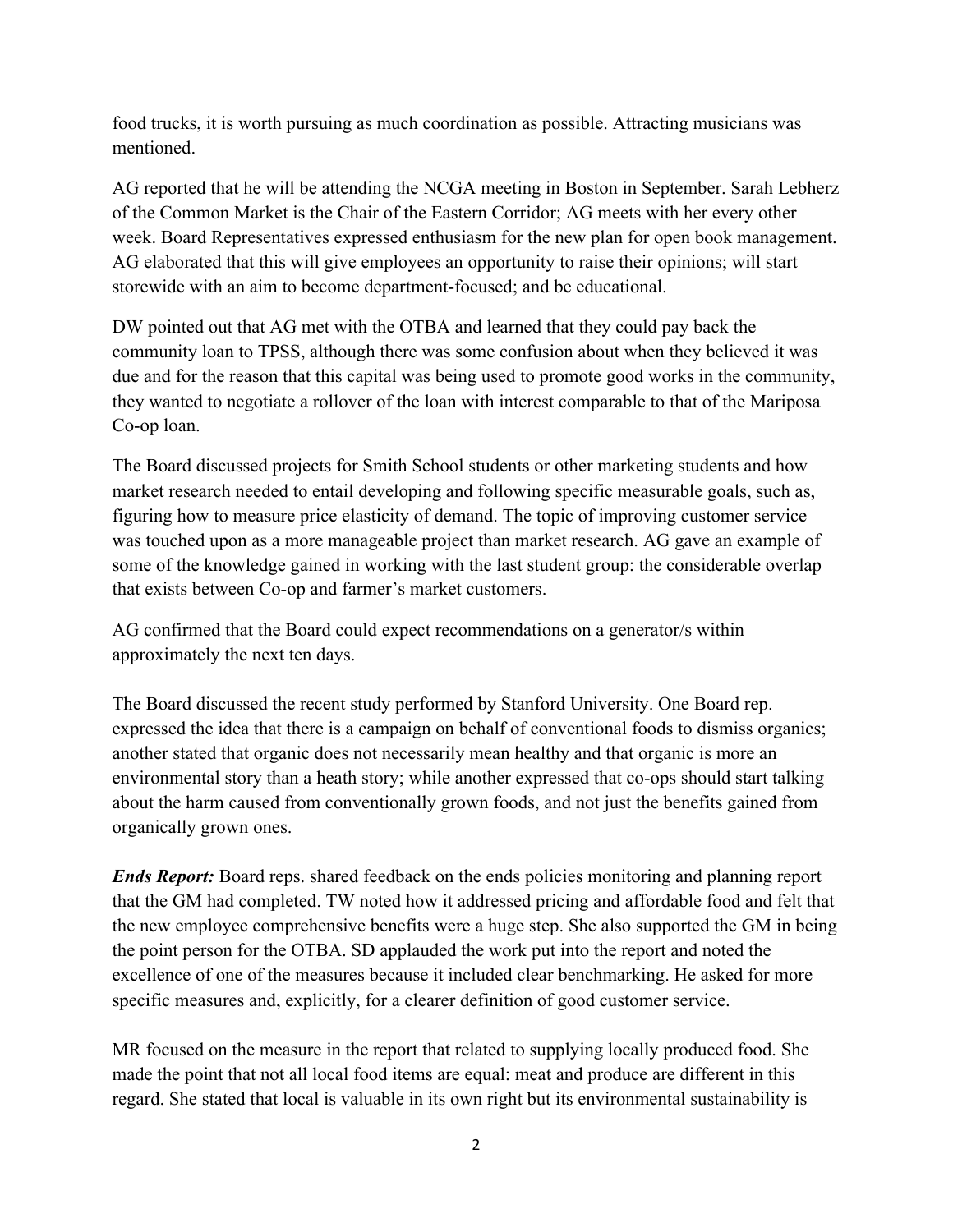often exaggerated. DW concurred and KF commented that keeping local food producers in operation increases food security. TW stated that this aim is balanced within the Co-op's current ends statement, which strikes a balance between the goals of locally produced and environmentally friendly.

The Board President reflected on how a lot of question and answer work had been completed in the report and how attributes that the Co-op wished to control should include specification, while others should be monitored. He suggested, setting the key indicators of the current ratio, quick ratio, and debt-to-equity ratio, but performing monitoring for things, such as, percentage of local. He stated that the Co-op can have key indicators without setting specifications and some things can just have a range of expectations. He cautioned the Board and GM to not get lost in the minutiae of compliance. He suggested setting some expectations "for information only."

ET concurred with the Board President's suggestions and also voiced support for SD's request for more specificity. In re: to the financial goals, she thought the report showed clear, concrete key indicators. She shared that she liked seeing the goal about waste, the idea of setting a percentage of local produce, and in regards to composting, agreed with the goal of minimal or no waste by 2015. She reflected that she would like to see more environmental goals and also an indicator re: local produce.

NG remarked that the Co-op might need to change some of the key indicators. He shared that he personally would like to see staff knowledge of food set as an indicator. MH appreciated the thoroughness of the report and noted that a number of indicators may be high; he felt having actual figures is really helpful. He supported the focus on education and the suggested directions for marketing. He also talked about how the Co-op could be more competitive in marketing its local products, emphasizing the Co-op's strengths.

DW noted that at the Board level one of the outcomes of this report review could be looking at policy reform. The Board and GM agreed to collaboratively refine the *TPSS Ends Policies Monitoring and Short and Long Range Strategic Planning Report*; the GM would create an index of indicators and goals, eliminating duplicates and submit these to the Board ten days prior to the next Board meeting. The Board planned to then review this index of indicators and classify and prioritize them, possibly adding new key indicators as well.

*Open Member Forum*: AR shared a verbal proposal for the creation of a committee for TPSS workers and members to address issues in the Co-op stores and internal working situations. She believed that for some time now and after the SAC's expiration, there needed to be another option for TPSS workers. The Board president explained the steps of proposing a committee for the Co-op and relayed that a proposed committee's charter would need to go to the Board for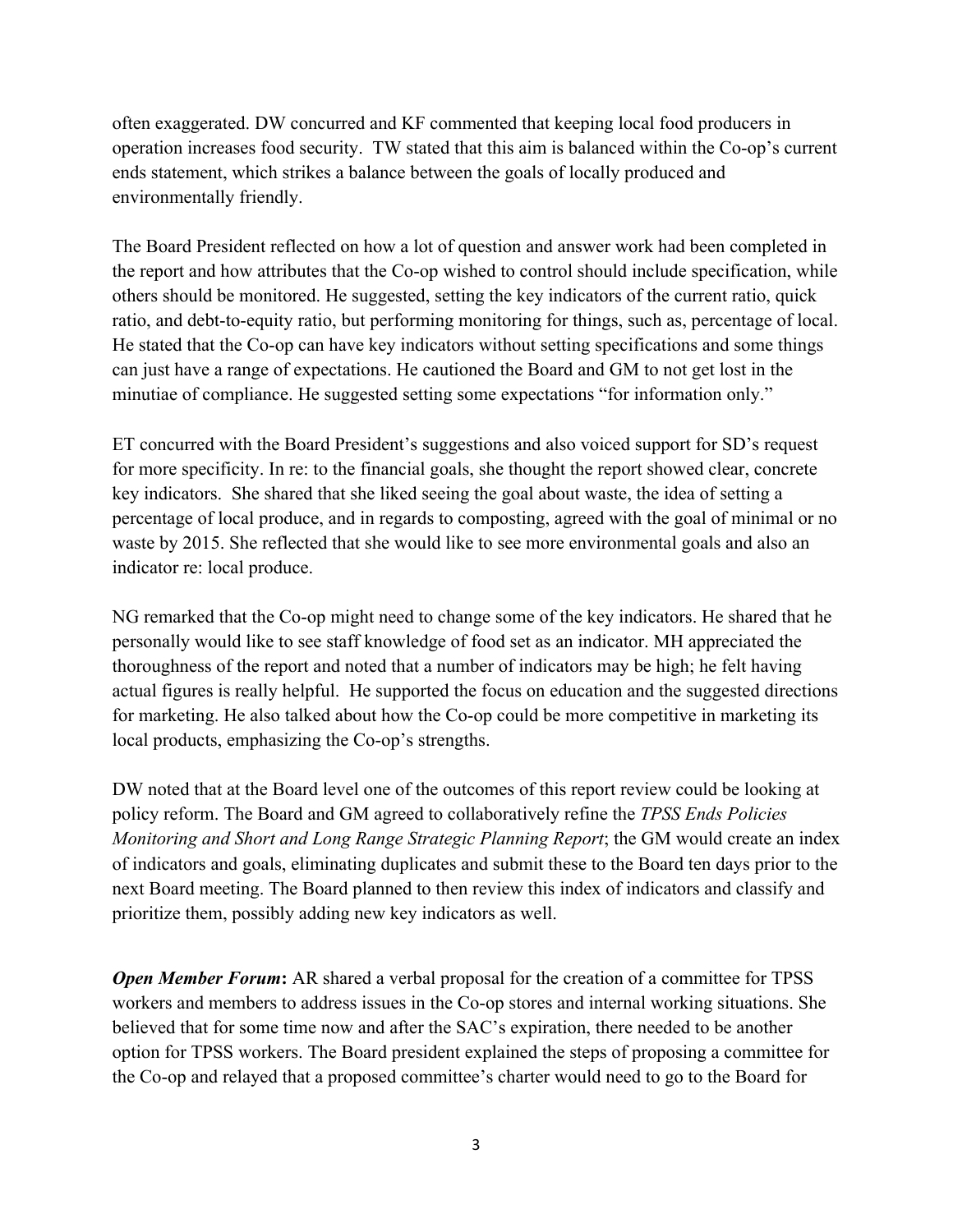review. MR pointed out that it is important to think about whether this committee would be a board committee or a store committee.

It was clarified that while the Board may have a greater interest in the Co-op's increasing the overall percentage of full time workers--for multiple reasons, there is no Board policy against hiring part-time staff. AR passed out a copy of a petition for which she reported to be collecting signatures.

*Nominations Committee Update:* MR reported that all of the deadlines for the Nominations Committee should have been met and informed the group that the candidate file deadline is Oct. 6th at 9pm. MR encouraged the Board to lobby their contacts with good skills, experience, reasoning, etc. MR confirmed that she wrote an article re: nominations for the Co-op's Sept.-Oct. newsletter. She reminded Board members that they needed to plan for the November election and be thinking about the three to four Board reps. that need to commit to counting ballots. She also thanked the Co-op for getting the phrase "run for the Board" to appear at the bottom of Coop receipts and relayed that there is a flyer about the upcoming election on the door. She asked if the Co-op wanted to place an easel re: the election in the front of the stores; she confirmed that she sent the list of needed nominations related tasks to operations.

*Expansion Committee:* DW reported that he spoke before the City Council and reflected that it seemed to be a successful presentation. DW stated that AG was identified as the contact, but he too has been getting questions from Seth Grimes. He shared that the Co-op's intention to expand and expansion project were on the front page of the *Takoma Park Newsletter.*

DW explained that he needs to give a response re: the Takoma Junction Task Force's proposal for the expansion to happen on both sides of the store and stated that he seeks the Co-op's direction and input on that reply. SD commented that he thought the Co-op, first, needed cost figures re: what the Task Force proposes before giving a response. He also noted that it seemed "ironic" that the Co-op needs to do a request for proposal. KF discussed the proposed parking configuration; voicing the concerns of several Takoma Co-op store neighbors, NG recounted previous dangerous incidents related to the logistics in the parking lot. AG shared that he is planning to make an adjustment in re: to the parking lot.

There was discussion about the need to regenerate the expansion effort**.** SD reminded everyone that the expansion is not a Board led process but a management led one.

*Finance Committee Report*: The approval of the budget was tabled. DW pointed out a calculation error related to the figures for the SS store within the administration. DW also noted an issue with scheduling the \$71,000 loss within SS, which needed to occur with Board agreement. He pointed out that the \$71,000 loss was not a cash loss to the Co-op as a whole and there was a way to show \$100K profit with Board approval. He also talked about how the Board needed to see (within the budget) the anticipated effects of the expansion project on the Co-op as a whole—be it a project manager, feasibility study, etc. DW explained that the GM needs the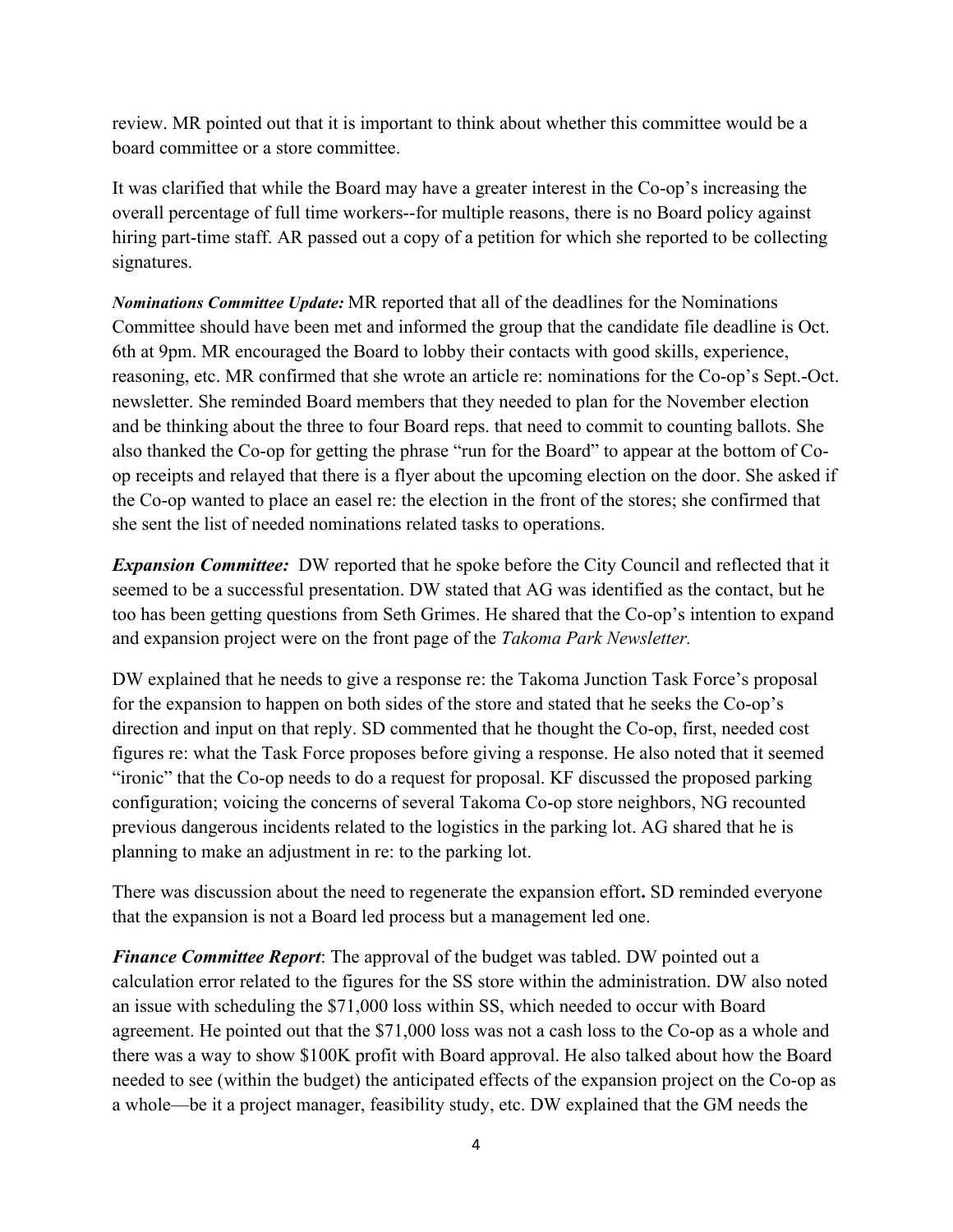advice of the Expansion Committee, so he can administer those decisions. TW planned to follow-up with giving the Board some relevant information from last year's budget.

The Board discussed the need for a combined and annual budget. DW voiced his concern about how assuming a constant rate of sales throughout the year gives a distorted view and expressed that he would like to see next year's budget include a quarterly budget. The Vice President noted that there were other priorities at the Co-op, such as, an improved POS system, which take precedent over an exact month to month budget. She also pointed out that the Co-op examines changes on the quarterly numbers. One representative suggested that if it is simply a case of needing a seasonal adjustment then the Co-op could figure the seasonal adjustment number. DW shared that within the FAC discussion the Board could expect to see accrual and personnel costs beginning in July.

ET noted that within the proposed budget the SS store is still shown to be losing money and she wondered if following this budget the SS store would then be on track to close or remain open. AG confirmed that even with the shown losses the SS store would not be set on the path to close.

TW reported that the Finance Committee compared the profit this year to last year's loss and felt very good about the current results. DW noted the FAC allowed no provision for income tax in these numbers, so it will not be a surprise if the \$448K figure drops to \$300K. He explained that several discrepancies will be answered with the audit.

DW broke down the loss of \$110,000 at the SS store: it occurred in the beginning of the year; the store manager left in June, there was an accrual question and power issues. He explained that the \$110,000 loss was somewhat front loaded; he assessed that the SS store on a fully loaded allocated basis broke even in the fourth quarter: on the basis of 70/30. He noted that if the SS store closed only a fraction of the indirect costs (accounting, advertising, newsletter, etc.) would disappear. He stated that he was not displeased with the results at the SS store.

TW reported that the finance manager had contacted eleven auditing firms and four responded. She said that one of the auditors was located in WI; but, they wanted someone closer. However, DW wanted to inform the Board that this particular auditing group gave the lowest quote and serves many co-ops. TW described the two auditing groups that the FAC recommended: one does the work for the Common Market and not for profit work and the other did not for professional audits; they were McGladrey and Linton Shafer, Warfield and Garrett.

TW spoke about how the other recommendation from FAC that they discussed was to have the auditor go back two years. So, she explained, as part of the 2011/2012 audit, the auditor will go back and check last year, but not audit it.

The other issue, she noted, is an inventory audit; the FAC definitely recommends starting with the past fiscal year. DW noted that an independent auditors' review or an audit is at the